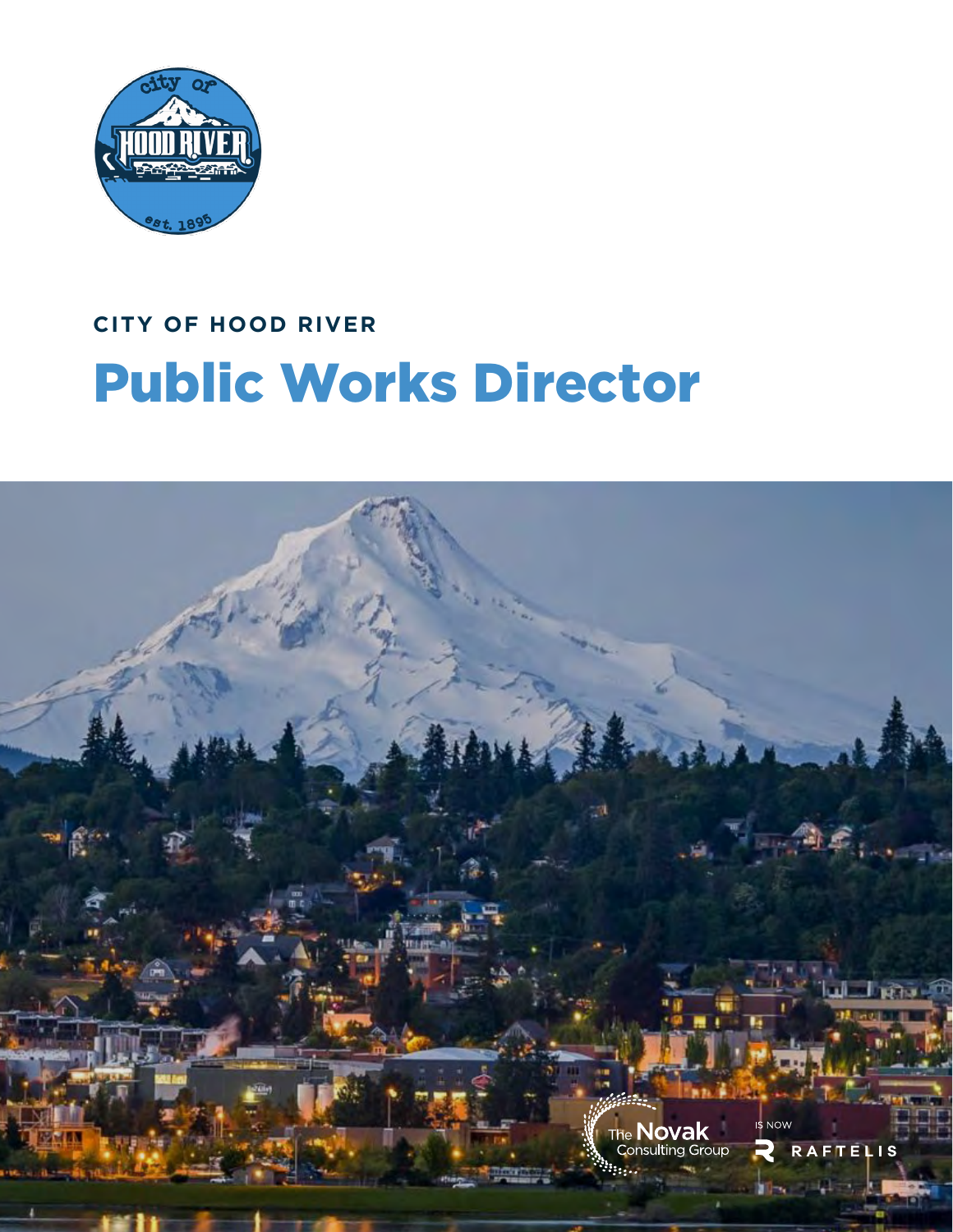

### The Position

The Public Works Director is a self-directed and highly accountable position providing oversight, direction, and leadership to the Public Works Department. The Public Works Director is responsible for a full range of Public Works services through a talented staff and has the ability to work through independent action and decision-making within the framework of Council goals and general direction of the City Manager. The Director develops and administers the department budget and directs the forecast of additional funds as needed. This dynamic and innovative leader guides the Department both through long-range planning and everyday maintenance and operations, with a focus on customer service.

Specifically, the Public Works Director assumes full management responsibility for all Public Works Department services and activities. The Director manages the development and implementation of the Public Works Department strategy, work plan, goals, objectives, policies, and priorities for each service area. In addition, the Director continuously monitors and evaluates the efficiency and effectiveness of service delivery methods and procedures, identifies opportunities for improvement, and directs the implementation of changes. The Public Works Director also manages special projects and programs, including capital improvements and engineering studies.

The Engineering Division includes the City's Capital Improvement Program and Development Review. The Director leads the City Engineer in reviewing and approving complex civil engineering construction and private development engineering plans and documents for conformance to City design and construction standards, codes, and ordinances.

The Director actively coordinates Public Works activities with those of other departments and outside agencies and organizations. The Public Works Director effectively represents the Department to other City departments, elected officials, and outside agencies and easily explains Public Works programs, policies, and activities. The Director provides staff assistance to the City Manager, City Council, and City Advisory Boards and Commissions and doesn't hesitate to negotiate and resolve sensitive, significant, and, at times, controversial issues.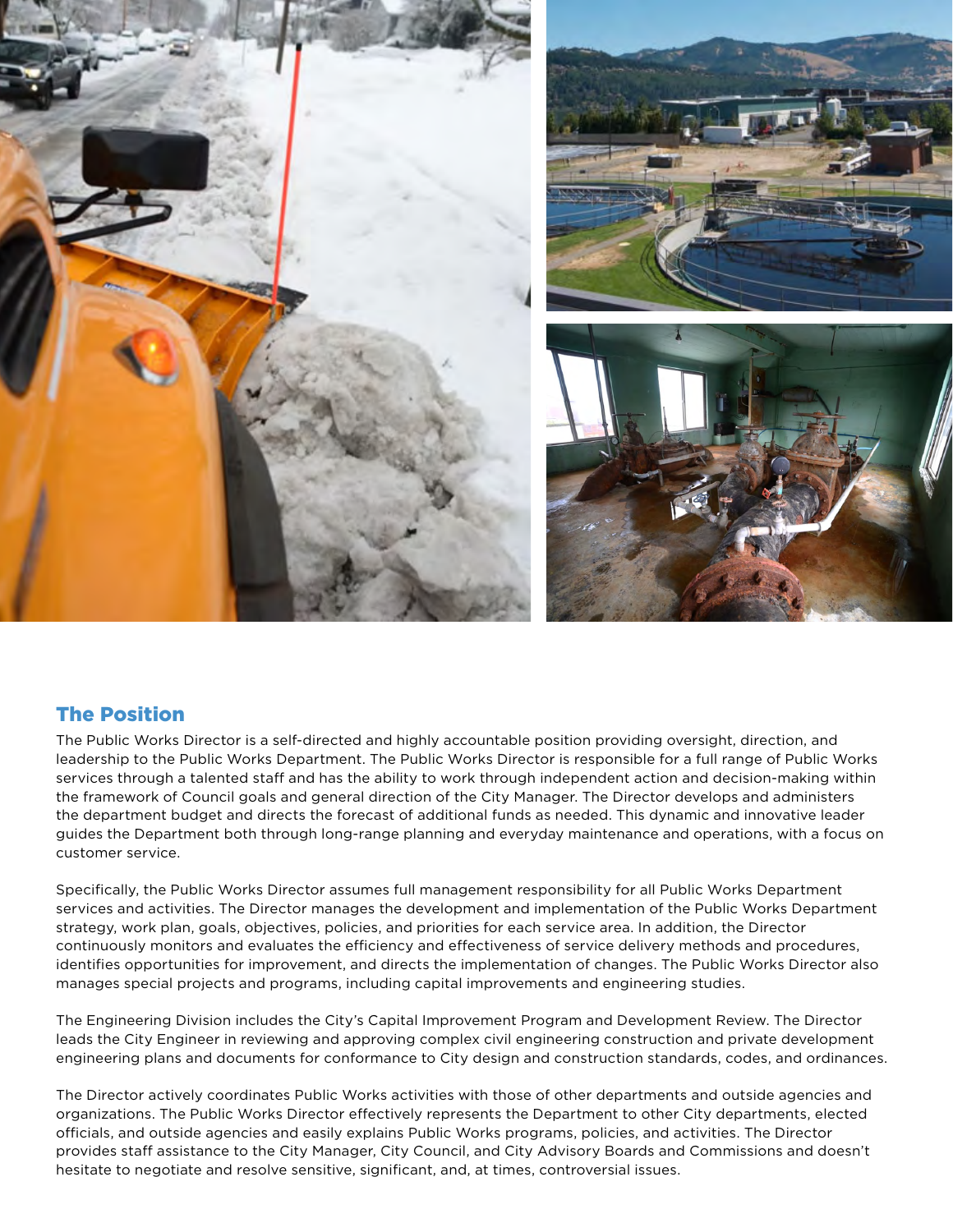# The Priorities

- Take the necessary time and effort to form and maintain excellent working relationships throughout the City and the Department. Be a vocal supporter for the Department and the City, establish trust, and encourage collaboration to prioritize and execute projects and initiatives.
- Develop and execute a strategy to support the Council's goal of maintaining existing infrastructure and preparing for growth. Prioritize infrastructure investments and emphasize the importance of continuing to focus on the fundamental City services of water, sewer, stormwater, and transportation infrastructure.
- Identify and prepare for additional Public Works resources needs. Partner with City leadership to fill positions in Operations, Engineering, and Project Management.
- In partnership with City Leadership, Public Works staff, and key partners, implement and successfully execute a wide variety of projects that may include stormwater pipe replacement, wetland enhancements, transportation infrastructure improvements along the Historic Columbia River Highway, energy resilience and efficiency initiatives, repair or replacement of aging sewer and water infrastructure, and wastewater treatment plant upgrades. Consider the proper timing, planning, and funding to bring reality to these initiatives.
- In addition to Hood River's official ten-year Capital Improvement Plan, further formalize a Maintenance and Replacement Plan for the City's aging infrastructure. Direct Public Works staff to mitigate risk and account for clay and lead jointed pipes, storm sewers, an elevated sanitary sewer line, and other deferred maintenance.
- Collaborate to promote an efficient and safe, multi-modal transportation system that alleviates traffic and parking congestion and encourages bike and pedestrian accessibility.
- Develop a funding strategy for replacing capital needs in existing parks and effectively partner to address the community's interest in new parks and open spaces.
- Develop and maintain positive relationships with the Port of Hood River, Hood River County, Hood River Valley Parks and Recreation District, Hood River County School District, and ODOT. Effectively partner, identify ongoing opportunities to collaborate, and continue to work on a multi-agency master plan.

# The Successful Candidate

Excited by the projects and initiatives in Hood River, the Public Works Director understands the importance of maintaining existing infrastructure, designing and building necessary improvements, and planning for future growth. A natural convener and collaborator, the ideal candidate recognizes the importance of building relationships and partnerships at all levels. The ability to easily explain complex Public Works concepts while hearing, balancing, and respecting a variety of views during the decision-making process is essential.

With a background in one or more traditional public works disciplines, construction, and/or engineering, the Public Works Director brings experience working on a wide variety of projects and fully understands project lifecycles. The successful candidate has exceptional financial acumen and easily articulates the cost and budget implications of ongoing infrastructure needs. The Public Works Director has a strong background in strategic planning and execution and enjoys being an essential and active member of the management team.

The successful candidate possesses strong communication skills and the ability to connect with staff, elected officials, and the growing community to effectively complete projects and other needed improvements. With an eye on process improvement and innovation, the Public Works Director is creative and brings a fresh perspective and new ideas to Public Works projects and initiatives. The successful candidate monitors trends and best practices in order to drive efficiency and inform decision-making. The Public Works Director maintains an open mind and multi-tasks with ease, shifting gears quickly to prioritize and balance workloads and resource needs to meet project demands.

An effective leader, the Public Works Director models behaviors expected throughout the organization, including collaboration, a commitment to high-quality work, and sound customer service. The successful candidate is teamoriented, establishes clear expectations, effectively delegates, and holds others accountable. The Public Works Director is known for supporting staff and removing barriers to enable success. The ideal candidate employs a leadership style that invites participation and gathers input from the talented Public Works team.

# **Qualifications**

Five (5) or more years of supervisory experience in public works, civil engineering, or public administration. A thorough knowledge of modern principles and practices of public works administration along with considerable knowledge of materials, methods, and techniques used in construction, maintenance and operations of streets, sewers, storm, water, facilities, fleet, and parks are essential.

A Bachelor's Degree from an accredited college or university in Civil Engineering, Public Administration, Environmental Science, or other related field is desired. A registered Professional Engineer is highly desired.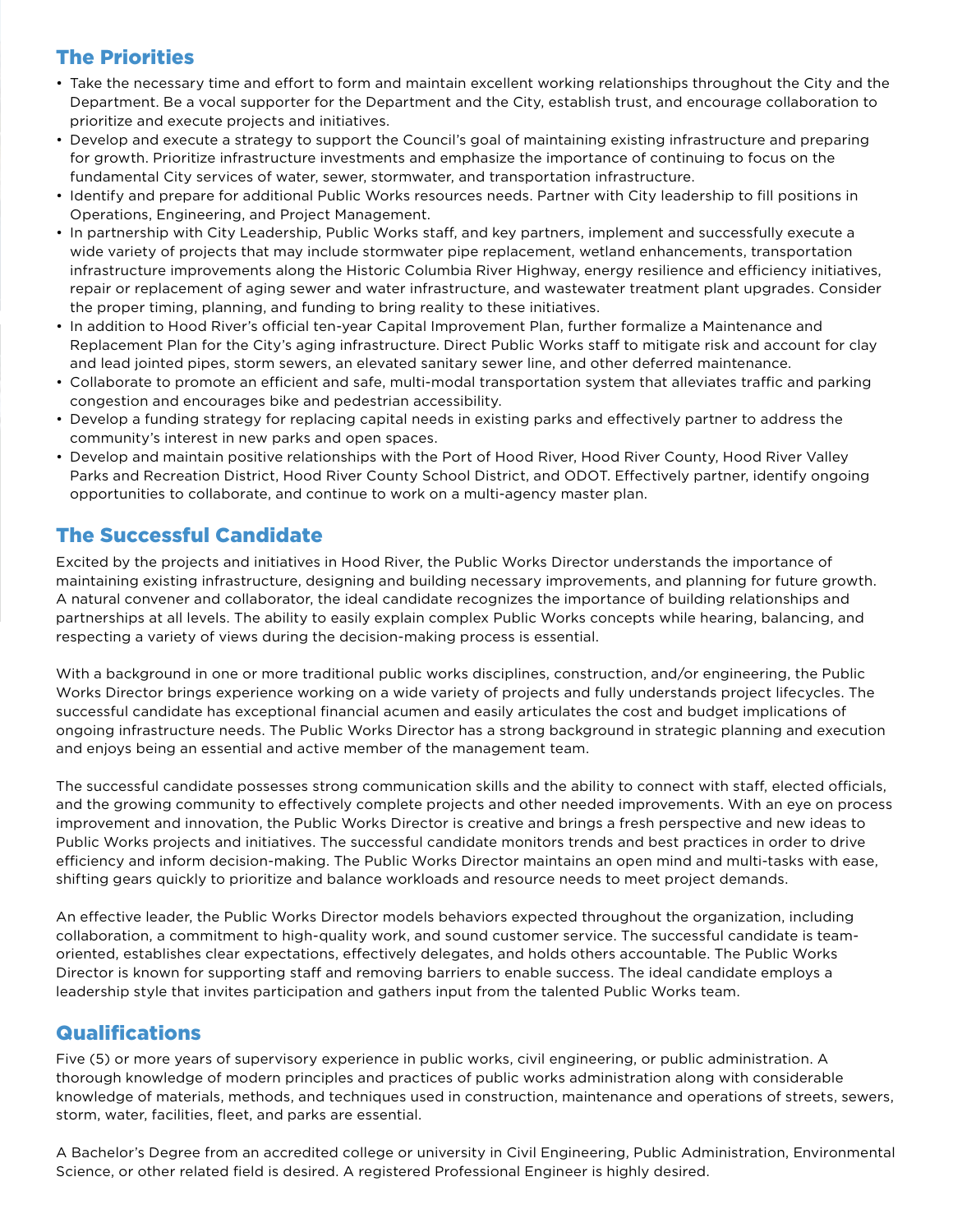

# Inside City Hall

The City of Hood River operates as a council-manager form of government. Council members are elected at large in an alternating biennial cycle for four-year terms, and the Mayor is elected for a two-year term. The City Manager is appointed by and serves at the pleasure of the City Council. In addition to the City Manager, a City Attorney and Municipal Court Judge are appointed as officers of the City by the City Council.

Hood River administers a \$54 Million all funds budget and has 70.1 full-time equivalent employees. City departments include Police, Fire, Public Works (includes roads, parks, water, wastewater, and stormwater systems), Planning, and Administration, which includes Finance and Municipal Court

### Public Works Department

The Public Works Department maintains the City's infrastructure to support the growing community. With a staff of 23.8, the Department is responsible for the operation and maintenance of the following public facilities: roads, parking, parks, sewer, stormwater collection systems, water source and distribution system, equipment and vehicle fleet, and the wastewater treatment plant. In addition, City Engineering and City capital construction projects are within the Public Works Department. Inspections and plan reviews are performed under contract with Hood River County. The City's wastewater treatment plant is operated under contract by Jacobs Engineering.

The City owns and maintains over \$80 Million in physical assets, including roads, utilities, and buildings.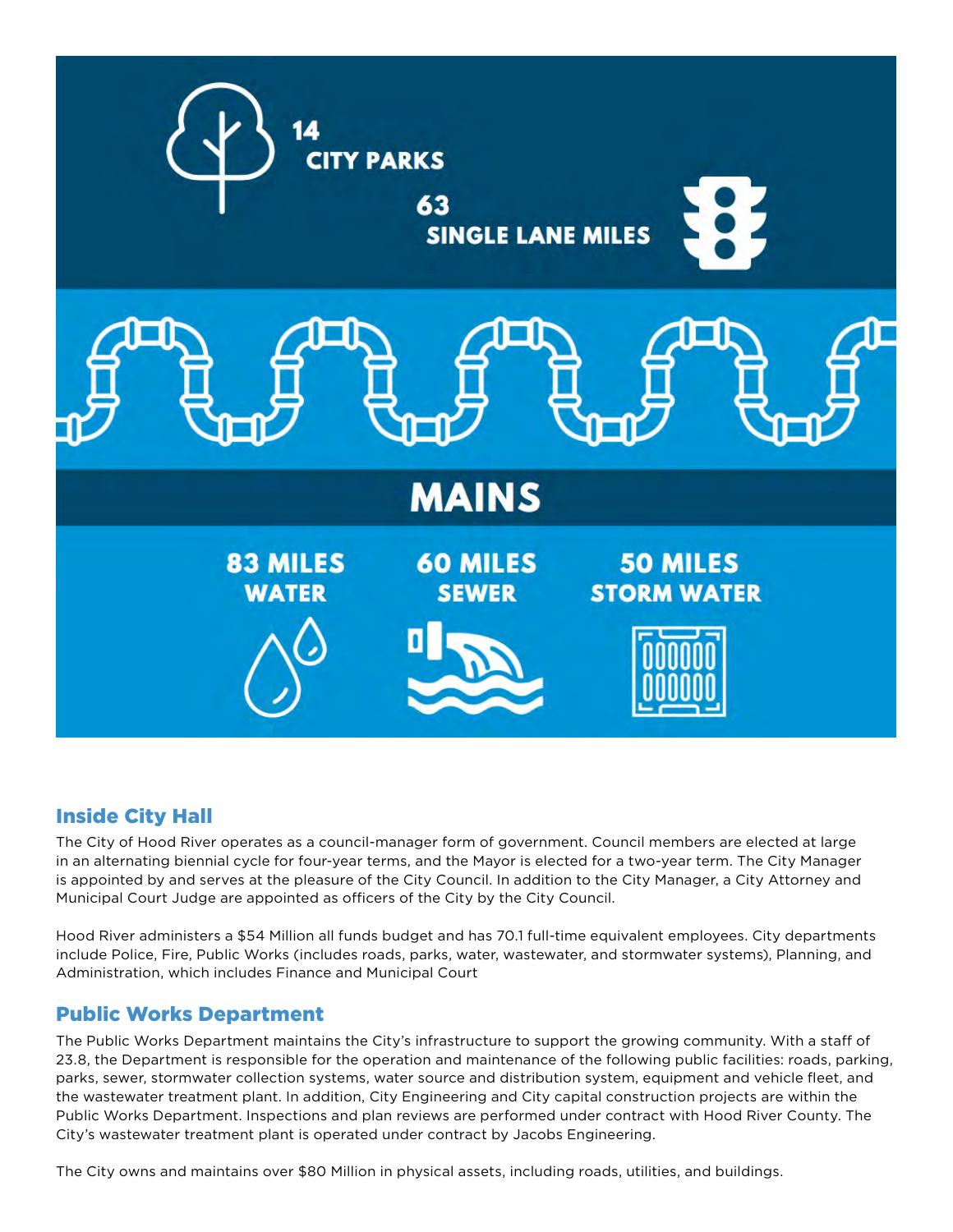# The Community

The City of Hood River, Oregon, with a current population of around 8,000, has seen vibrant community growth over recent decades. Bordered by the Columbia River and Washington State to the north, Hood River is the county seat for Hood River County, which includes over 25,000 residents in the cities of Hood River and Cascade Locks, and the communities of Odell, Parkdale, and Pine Grove. The City, just 60 miles east of Portland, expands with large influxes of visitors seasonally. Hood River is rich in history and scenic beauty and is commonly recognized for its arts, culture, abundant fruit harvests, and world-class outdoor recreation.

The Columbia Gorge has often been described as an "outdoor playground," and the City of Hood River lies in the heart of it. Whether you visit for extreme outdoor sports or a leisurely getaway – Hood River has something to offer everyone. Within the surrounding area, you'll find some of Oregon's highest mountaintops to ski, snowboard, hike, bike, or climb. Watersports are popular on nearby rivers, including world-class windsurfing and kiteboarding on the Columbia River on the north edge of town, plus stand-up paddleboarding, kayaking, and canoeing.

The area's economy is traditionally made up of agriculture, high-tech, professional, healthcare, and sports recreation industries. Hood River is one of the most popular tourist destinations in the Northwest, and this influx of people fuels the robust hospitality and service industries. The Columbia Gorge bi-state region is an economic microcosm with many businesses employing people from various parts of the Gorge. Though Hood River is considered "a small town," its convenient location allows connections to technology industry hubs and attracts employees from around the world. Strong winds in Hood River also offer testing grounds for wind-sport manufacturing and other related industries.

More recently, Hood River has made its mark in the food and beverage scene as home to an industry-leading vegan food producer, multiple successful brewery labels, and numerous award-winning Columbia Gorge wines. Hood River's food and beverage scene continues to grow and impact the economy and tourism in positive ways.

The City of Hood River provides essential services at the lowest possible cost to continually enhance the quality of life in Hood River. It is a caring community where neighbors support each other and where families grow and prosper in a safe and healthy environment. We love our community and hope you will, too.

#### **Vision**

The City of Hood River is financially sound; meets today's needs while planning for a sustainable tomorrow with diverse economic, cultural, and recreational opportunities; is engaging and responsive, connecting people to people and to our natural beauty; and collaborates to preserve the City's distinctive identity and independence.

Hood River is and will continue to be a regional focus for the advancement and enjoyment of the arts, culture, leisure, and recreational activities.